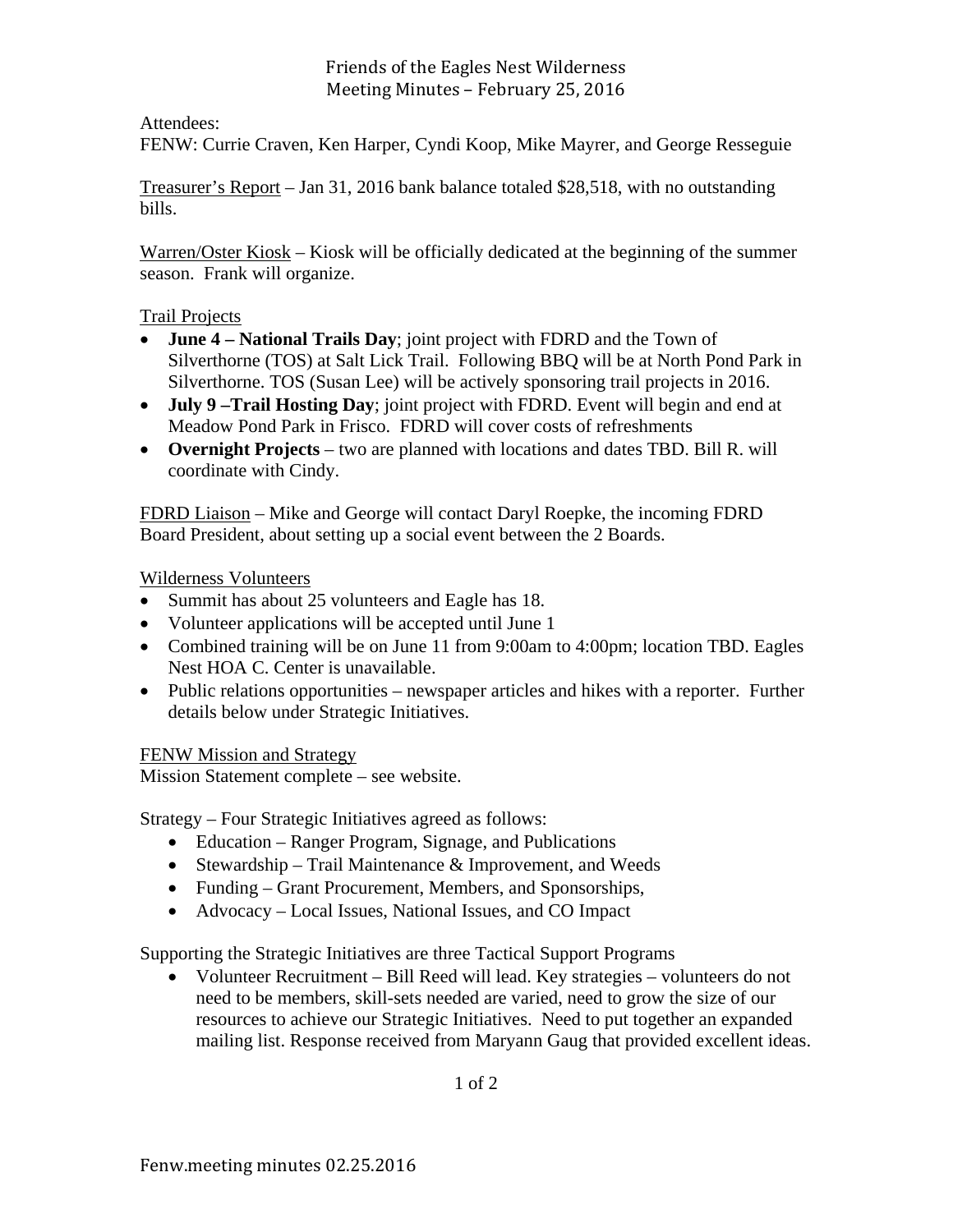### Friends of the Eagles Nest Wilderness Meeting Minutes - February 25, 2016

### Tactical Support Programs, continued

- Public Relations Key strategies/next steps:
	- o Identify a lead
	- o A-Basin Currie will discuss a FENW presence/participation in their year-end party. Will consider a hat/t-shirt as thanks. Get summer mailing list for possible volunteers.
	- o Newspapers George to contact SDN to identify the new "environment" reporter, and to gauge interest in writing an article. Ken to do the same with the Vail Daily.
	- o Newsletters Develop strategy with Frank for 2016. Newsletter is key fund-raising tool through dues. Consider a bi-monthly mailing (paperless or hard copy).
- Member Relations there were 66 dues paying members in 2015; need to energize our membership.

#### Website

- Website Bill B. has posted text for a new website aimed at recruitment at http://www.fenw.org/index\_new.htm. Read the upper right box (white), roll over the red text, and click.
- Website Bill B. also has loaded the draft text of the Mission Statement and four Strategic Initiatives. On the website, click on the tab labeled "about us" at the top of the page.

#### Next Board Meeting

Board Meeting – March 31 at 5:30. Location is TBD, as the Eagles Nest HOA C. Center will be closed for remodeling.

Respectfully Submitted, George Resseguie, Secretary/Treasurer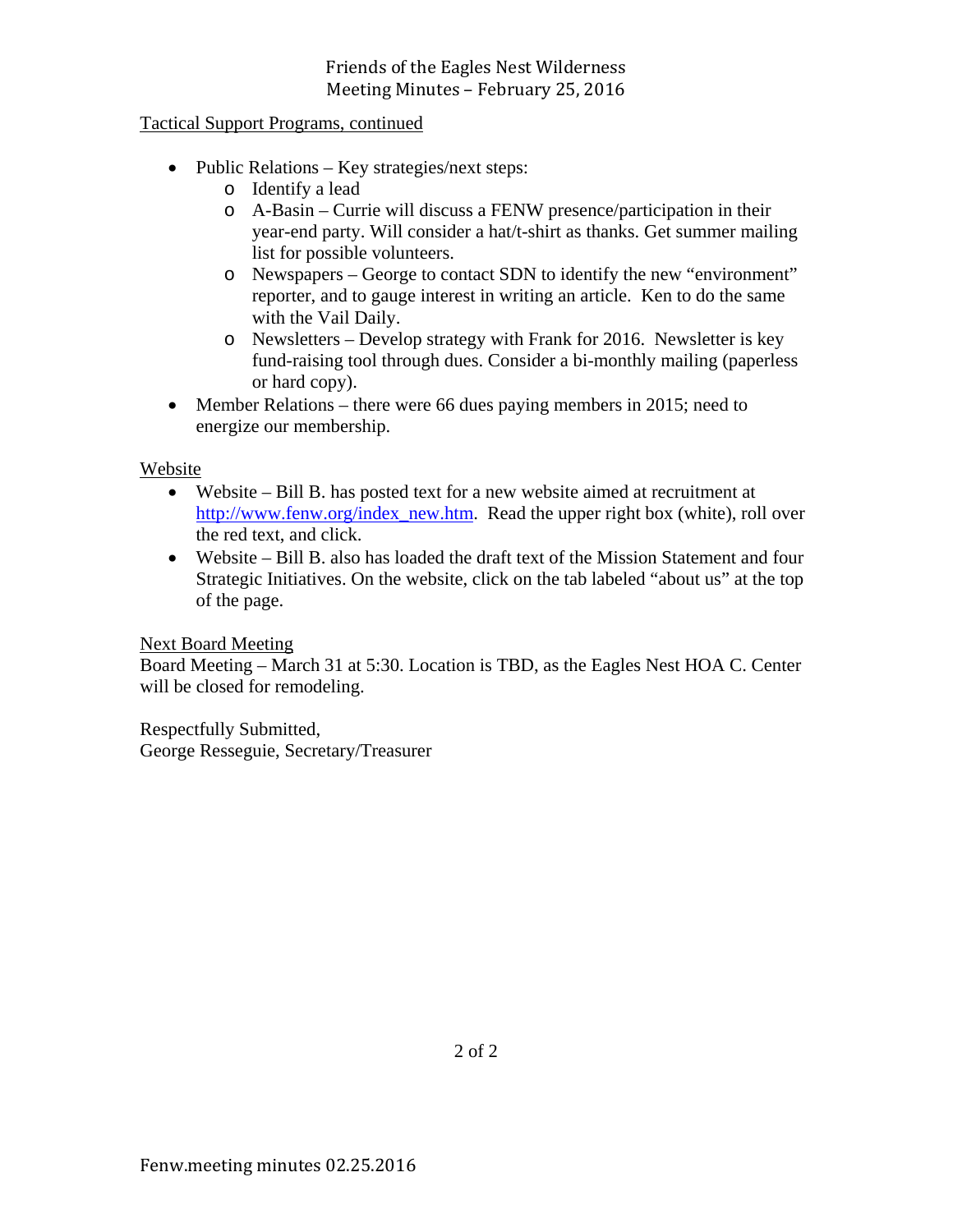Friends of the Eagles Nest Wilderness

Planning Meeting

31 March 2016

Dillon Ranger District Office, Silverthorne

[agenda items *in italics*]

*1. 5:36 PM Roll call/Introductions: Ken's Mountain lion portraits, if available* 

Attendees: Currie Craven (CC), Cyndi Koop (CK), Bill Reed (BR), Mike Mayrer (MM), Bill Betz (BB), Cindy Ebbert(CE), Frank Gutmann (FG)

*2. Review/Approve Agenda:* Motion to approve (BR), second (MM), unanimous

*3. Review/Approve Minutes of 02.25.2016*

The picnic after Trail Hosting Day July 9 will be in Frisco. Motion to approve (MM), second (CC), unanimous vote

*4. Review/Approve Treasurer's Report:* Treasurer Resseguie was unable to attend. *5. Old Business:*

A. Trail Projects; Cindy Ebbert and Bill Reed discussion, Bill (From Last, Cindy and Bill unable *to attend last meeting):* BR shared handout listing 3 day projects and 2 overnighters. CK suggested contacting Summit Daily for an article, perhaps with photos from a real trail, such as Meadow Creek. BR to investigate that possibility.

 *B. Volunteer Wilderness Ranger updates*: New VWR training will be June 11 at the ENHOA Center. BB will edit handout for calendar use and attend meeting to help if problems arise. Hopefully wifi will be available. Number of new VWRs (east side) was 10, but has shrunk to 5. There will also be a required meeting for returning VWRs; two times will be offered; venues TBA, perhaps FG home, BB cabin.

 *C. FDRD/FENW Board Social* – MM and GR are arranging for this early June BBQ at the ENHOA Center

 *D. Warren/Oster Kiosk, updates, Frank*: FG is arranging for memorial plaques, aims for a dedication ceremony in early June. CC said that out‐of‐town family attendees could stay free at Beaver Run.

 *E. A Basin, Alan Henceroth's interest. Date TBD.* CK is arranging. Invited guests are A Basic employees who have donated to FENW. CK will order 75 hats (\$900; needs 2 week lead time) with FENW logo to give to A Basin donors. Leftover hats will be given to other FENW dedicated volunteers (e.g., repeat trail workers).

 *F. Bill Reed email to mailing list. Response from Maryann Gaug*. BR email soliciting volunteers from about 00 people netted three replies: i) Becky Hopkins, for work with Member Relations. BB will contact her to inquire about working on website, social media, newsletter. ii) Shirley Beatty, a lively senior, will be assigned Volunteer Recruitment; BR will contact her. iii) Kim Fiske, a colleague of CK's, a contributor to the Summit Daily, a photographer, and a publicity expert, with work on Public Relations. CC and BR will contact him.

A fourth new volunteer, Tim Drescher, has expressed interest in the website and social media (BB will follow up) as well as working to increase FENW visibility on the Vail side.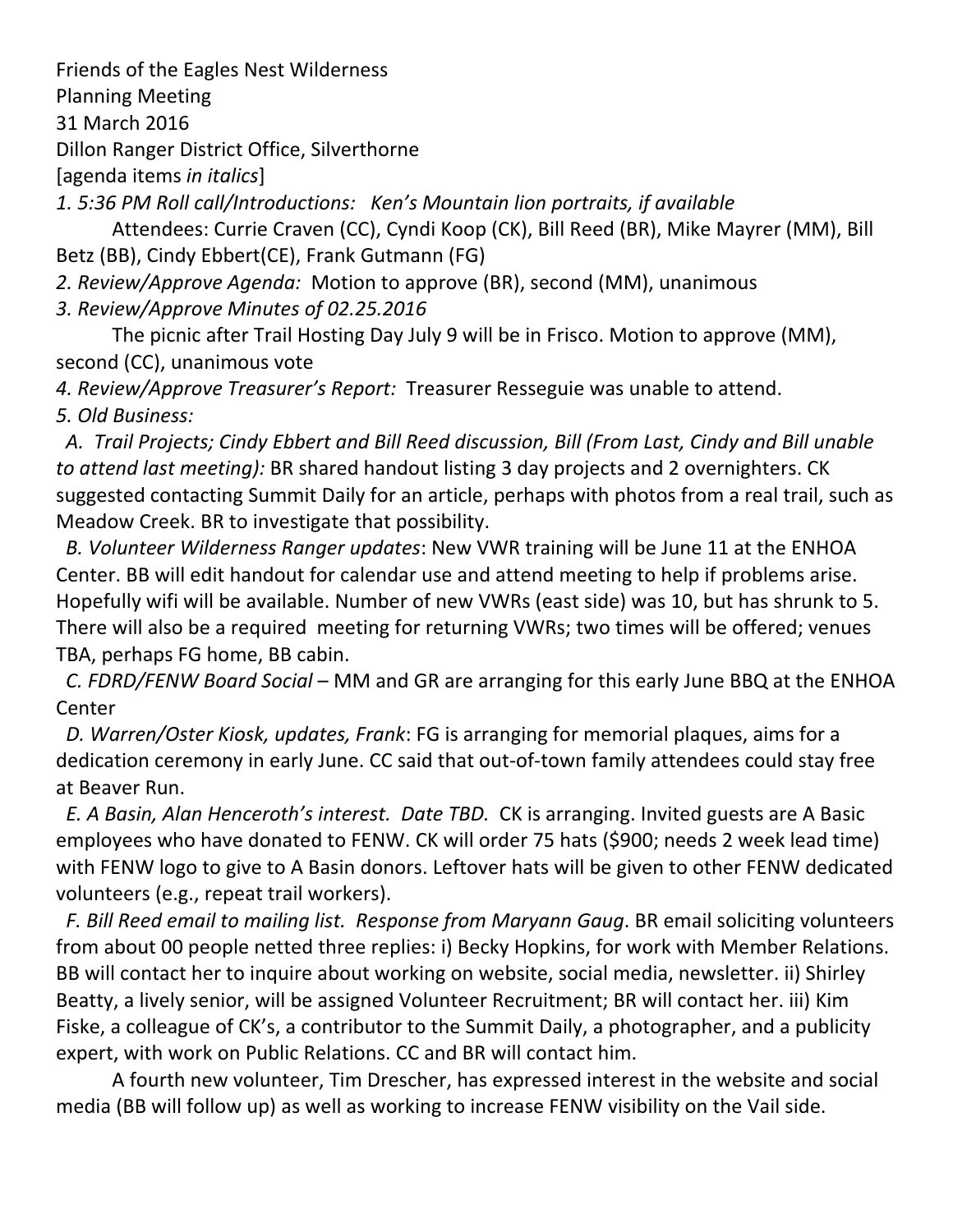*6. USFS:*

# *A. WSP‐FS Grant Update; Cindy*

CE described DRD efforts to secure internal grant funding from the USFS. Their aim is to fund multiple years (~4) in order to stabilize planning (which has been challenging with yearto-year funding). They would like to have funds for 2 Wilderness Rangers for 4 years. CC will write a letter of support for FENW.

CE described a Wilderness Stewardship Performance (WSP) internal grant, which has been funded. It will acquire baseline data about native fish in ENW and Holy Cross by sequencing and analyzing DNA from water samples. Matt Grove is a fisheries expert leading this.

CC and BB will participate in a USFS‐led webinar about WSP – April 15.

 *B. Other USFS news, summer plan updates.*

Denver Water has funded a two person weed crew for Dillon this summer.

This summer, USFS will have two Wilderness Rangers (CE and Kate Demorest) and two SCA interns (Kait(lin) and TBN). CC will invite them to our June Planning Meeting.

Rocky Mountain Youth Core (RMYC) will field 22 crew‐weeks in total this summer, 7 of which are in ENW (4 weeks finishing up near Wheeler Lakes; 3 weeks with cross-cut saws)

The USFS has reserved funds (\$33K) to replace the bridge at Lower Cataract. The work will be done in 2017.

Colorado Fourteeners Initiative (CFI) will have 15 people on Quandry Peak this summer. *7. FENW Mission and Strategy: Complete, see web site.*

The Mission Statement is complete.

*8. Strategy‐Four Strategic Initatives 2.25.2016 minutes:* BR will edit the text for the four Focus Areas (see www.fenw.org/aboutus\_new.htm for current and BB draft text).

*9. Tactical Support Programs, 2.25.2016 minutes:*

 *Updates*: BR reviewed assignments made during today's meeting: Member Relations: BB. Advocacy, Public Relations: CC. Volunteer Recruitement: BR. Grant Writing: George Resseguie (?). Weeds: FG.

*10. Website: Report and comments.*

BB reported on the first newsletter email blast: The newsletter featured an essay ("After Malheur") by Currie, along with a sidebar aimed at volunteer recruitment. (You can view the newsletter at http://www.fenw.org/img/newsletter 160327.htm ) MailChimp handled the process (e.g., they manage lists, monitor openings and clicks, analyze performance). There is no charge to FENW for their service.

\* 267 emails were sent successfully (11 no joy) on Sunday, 27 March. \* 113 people (= 42%) have opened the email (average for all non‐profits = 23%) Some people have opened the email multiple times (304 total openings)

 55% were opened on a mobile device; 45% on a computer. \* 13 links to our website have been clicked (=5%; average for all non-profits = 2.5%) (5 to VWR, 5 to home page, 3 to trail schedule) \* 3 people have unsubscribed \* 2 people have signed up.

A discussion followed about the benefits of a hard copy solicitation of funds/memberships, SASE, and brief updates of FENW projects and performance. It was thought that autumn would be a good time to send this. FG will write a draft.

*11. Next Steps Discussion:* It was decided to send the email newsletter monthly. BB will organize. CE agreed to be featured in the next newsletter.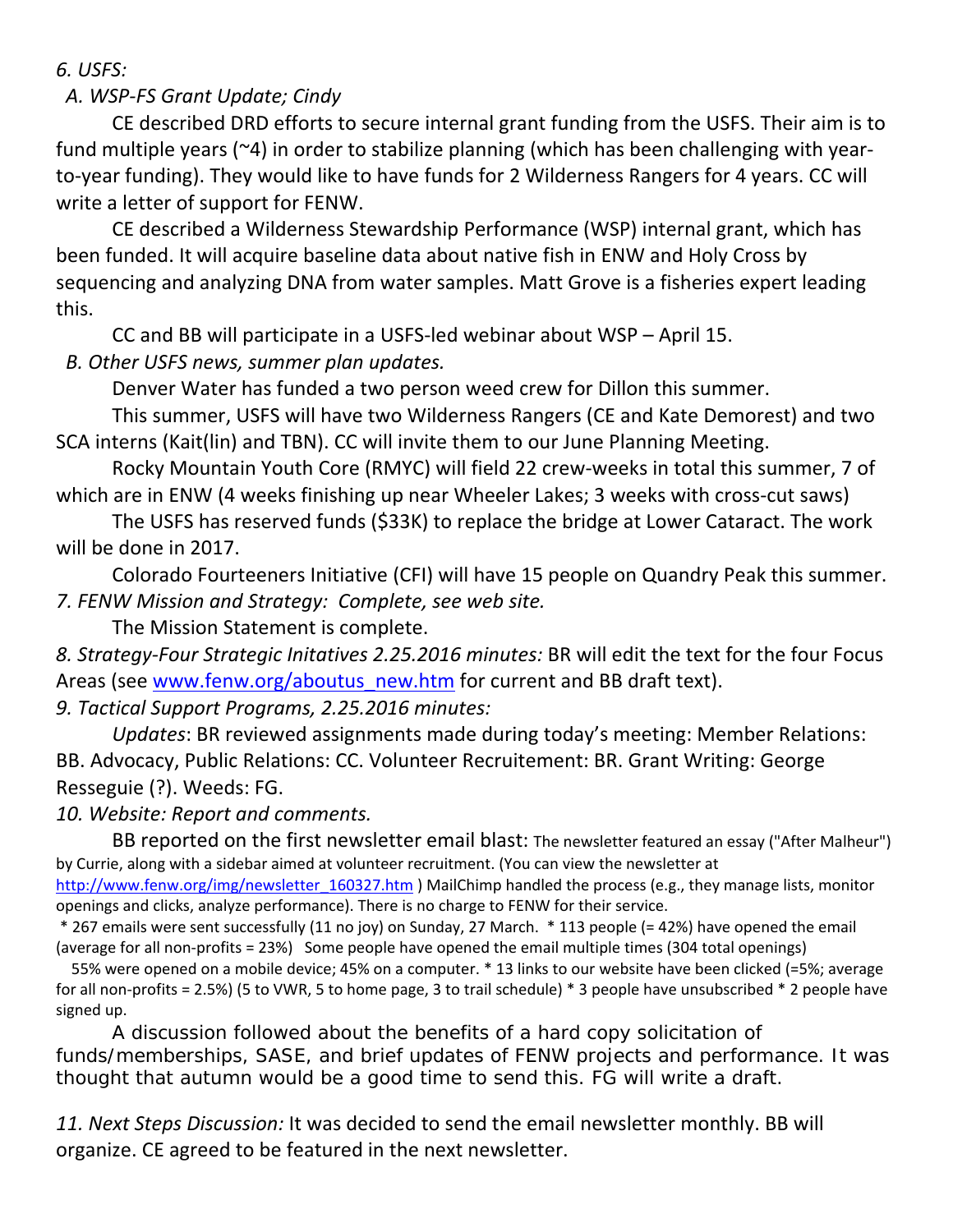List: BB pleaded with people to send names & email addresses to grow the list (now 278). Wish lists include Eagles Nest HOA, Wildernest, Breckenridge Senior Center. BR suggested that we should arrange a way have an FENW blurb in their newsletters, or otherwise figure out a way to share lists.

Events: BB suggested a series of friendraising events, which he agreed to organize. The first (hopefully) will be some combination of talk/hike/newsletter feature about Birds of Eagles Nest. BB will invite Dr. Susan Bonfield to present, lead, and draft these. FENW will provide refreshments, and a donation jar. A good venue for the talk will be the Silverthorne Library, for the bird hike the A.M. Bailey Birdnesting Area on Rock Creek. Other possible topics include mushrooms, flowers, beavers, among many others.

## *12. New Business:*

 *A. Advocacy; New Contacts*: [?]

 *B. John Fielder new Board member Save the Colorado . http://www.savethecolorado.org/*. A wonderful website for a colossal undertaking with an unforgettable opening photo.

 *C. Solicitation for support for Colorado Public Lands Day bill. Bill Reed:* This has been on the FENW website for several weeks.

 *D. BVR/BLM Land Exchange:* Blue Valley Ranch (45K acres) wants to exchange some land with the BLM. The ranch owner, Paul Jones, has spent millions of dollars on ecological projects. *13. Set Next Meeting, Adjourn: April 28, 2016, location TBD*. Adjournment was about 7:40 PM.

Respectfully submitted,

Bill Betz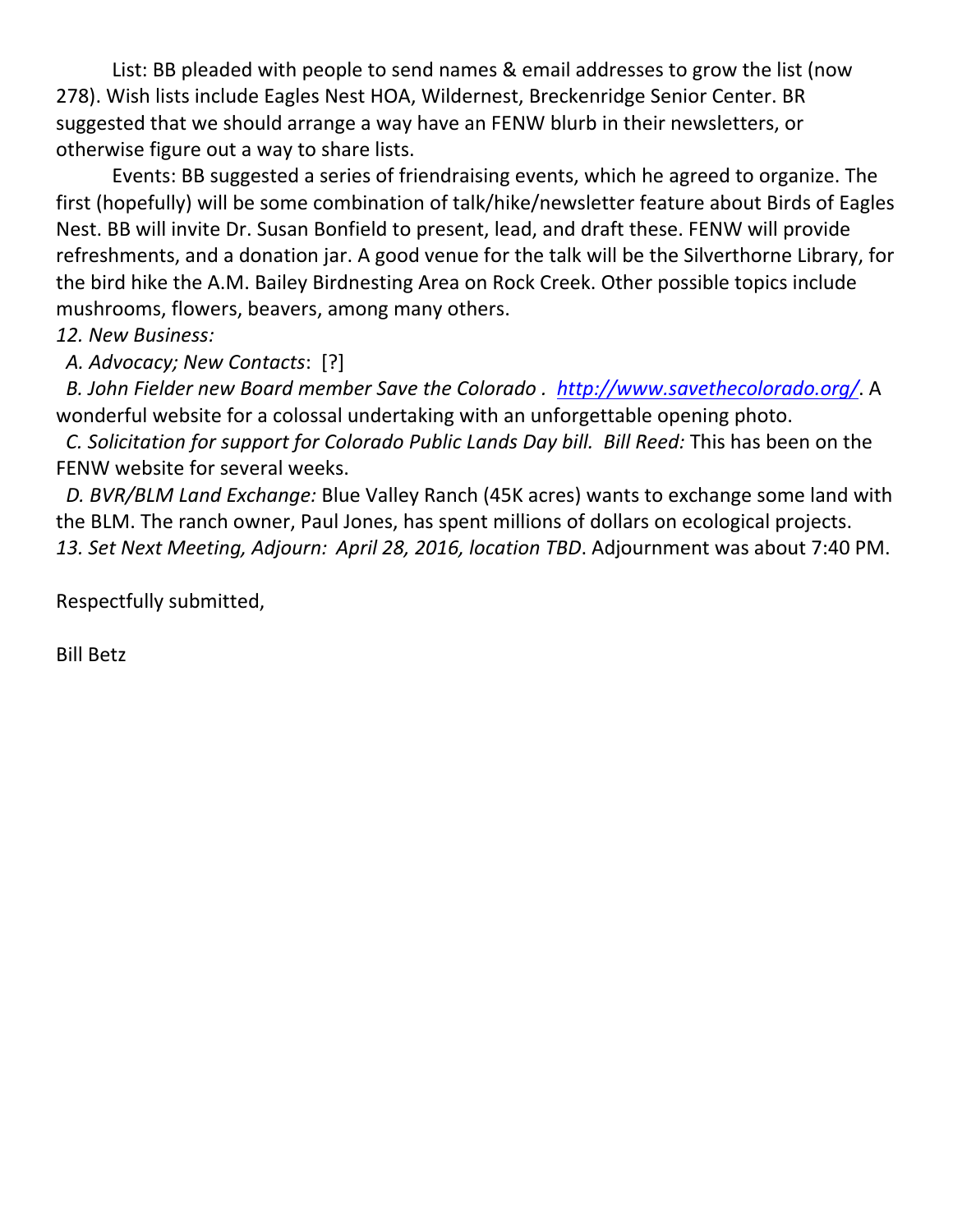Attendees:

FENW: Currie Craven, Bill Betz, Tim Drescher, Frank Gutmann, Ken Harper, Mike Mayrer, and George Resseguie

Agenda – **Motion to approve (Bill), second (Mike), passed unanimously**.

March Minutes – **Motion to approve (George), second (Bill), passed unanimously**.

 Treasurer's Report – March 31, 2016 bank balance totaled \$28,519. April deposits total \$2,174 and checks written total \$1,925, for a \$249 net gain to date. **Motion to approve (Bill), second (Ken), passed unanimously.** 

**NewsLetters** 

Topic of the month for May will be "Bikes in the Wilderness" (Tim) and June will be Birds of Eagles Nest Wilderness (Dr. Susan Bonfield).

 There will be two "fund-raising" newsletters – June and November – relying on US mail and a simple 1-2 page status report. George will handle.

 Warren/Oster Kiosk – Frank will target installation of individual plaques before May 23. The Kiosk will be officially dedicated at the beginning of the summer season with a special event for Helen Barker and the Oster family. Potential dates will be a June 15 Bird Talk by Dr. Bonfield at the Silverthorne Library (5-7 pm) or the 150<sup>th</sup> yr. Celebration of Ute Pass on July 2.

Trail Projects

- **May 28 Gateways** maintenance project(s). Locations TBD
- **June 4 National Trails Day**; joint project with FDRD and Summit Fat Tire at Salt Lick Trail. Picnic lunch after the work day.
- **June 18 –Trail Maintenance Project.** Locations(s) TBD.
- **Two Overnight Projects** Slate Creek (July 15-17) and Upper Cataract Lake (August 12- 14).

 A-Basin Recognition Event – Currie will work with Alan Henceroth to organize something at season's end.

# 1 of 3

FDRD Liaison – Mike and George will contact Daryl Roepke, FDRD Board President, about setting up a social event between the 2 Boards in June.

Wilderness Volunteers

- Returning Ranger training for Summit on May 25, 6-8 at the Eagles Nest HOA Community Center. Eagle training is TBD.
- Volunteer applications will be accepted until June 1
- Combined training will be on June 11 from 9:00am to 2:00pm at the Eagles Nest HOA C. Center.
- Mike Mayrer will order hats and shirts. Inventory of other supplies is OK. FENW Mission and Strategy

Mission Statement complete – see website.

 Strategy – Four focus areas are still in discussion. These apply to the structure side and the opportunistic side. Bill Reed will make the call for how to proceed.

Fenw.meeting minutes 04.28.2016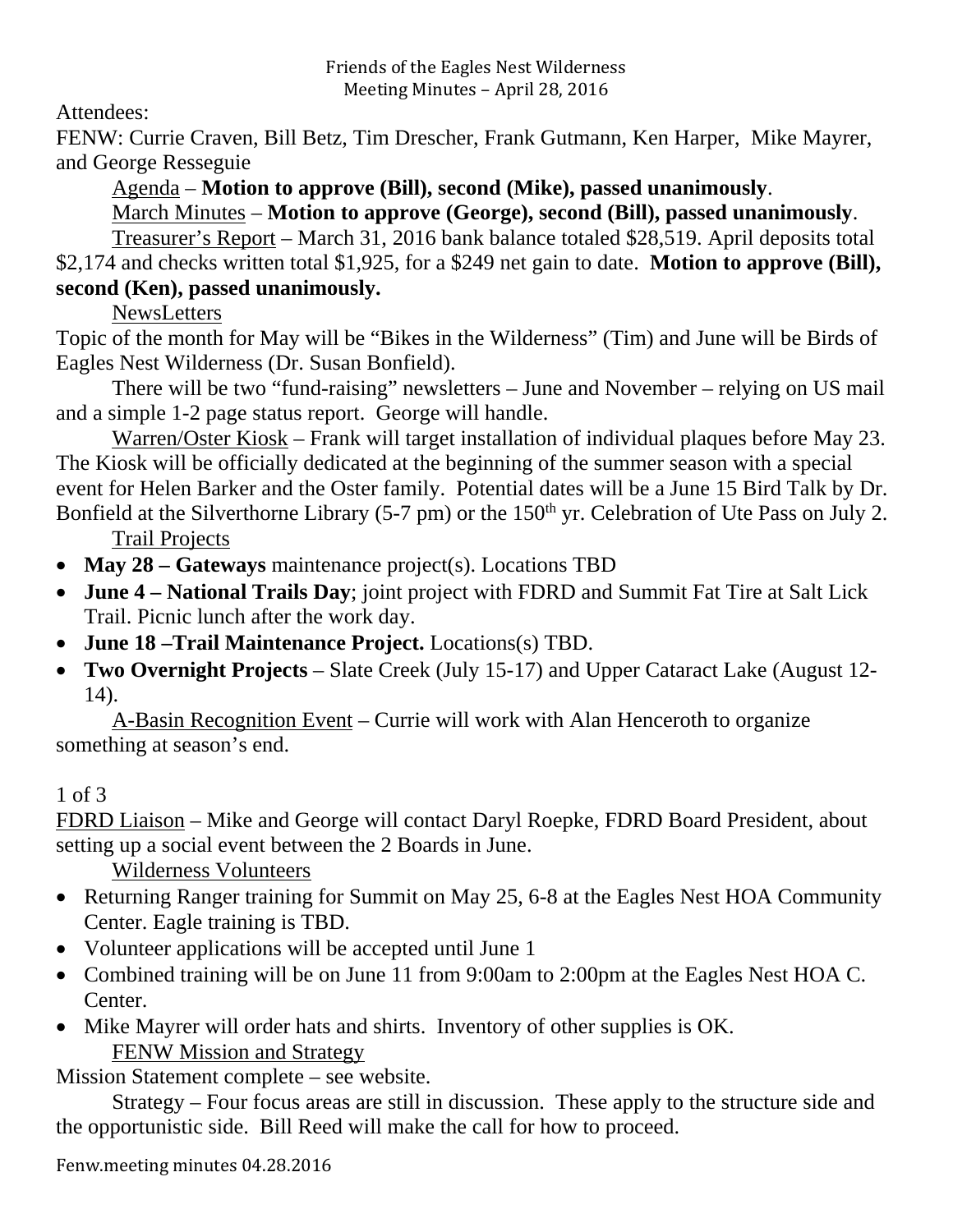Friends of the Eagles Nest Wilderness

Meeting Minutes - April 28, 2016

- Education Ranger Program, Signage, and Publications
- Stewardship Trail Maintenance & Improvement, and Weeds
- Funding Grant Procurement, Members, and Sponsorships,
- Advocacy Local Issues, National Issues, and CO Impact
- Supporting the Strategic Initiatives are three Tactical Support Programs
- Volunteer Recruitment (Bill Reed)
- Public Relations (Currie Craven)
	- o A-Basin Currie will discuss a FENW presence/participation in their year-end party. Will consider a hat/t-shirt as thanks. Get summer mailing list for possible volunteers.
	- o Newspapers George to contact SDN to identify the new "environment" reporter, and to gauge interest in writing an article. Ken to do the same with the Vail Daily.
- Member Relations (Bill Betz)
	- o Newsletters Develop strategy with Frank for 2016. Newsletter is key fundraising tool through dues. Consider a bi-monthly mailing (paperless or hard copy).

# 2 of 3

## Wilderness Stewardship Performance Grants

Bill B watched a webinar about this program that links grants to the 10 stewardship elements that the White River Nat'l Forest has adopted. Agreed that we will pursue a grant in 2017.

Website

- Has migrated from HTML to WordPress. Tim is helping.
- Melinda Pearson, a friend of Bill B. has provided "Ideas and Observations re: Building Audience through Facebook" with exceptional tips and techniques. Lengthy discussion.
- Agreed that Board members will create posts for Facebook. Target is one post every two weeks.
- Agreed that funding is needed. **Board motion: Spend up to \$1,000 to increase awareness of FENW on social media. George moved, Bill B second, passed unanimously.**

Next Board Meeting

Board Meeting – May 26 at 5:30 at the Eagles Nest HOA C. Center.

Meeting adjourned at 7:40.

Respectfully Submitted,

George Resseguie, Secretary/Treasurer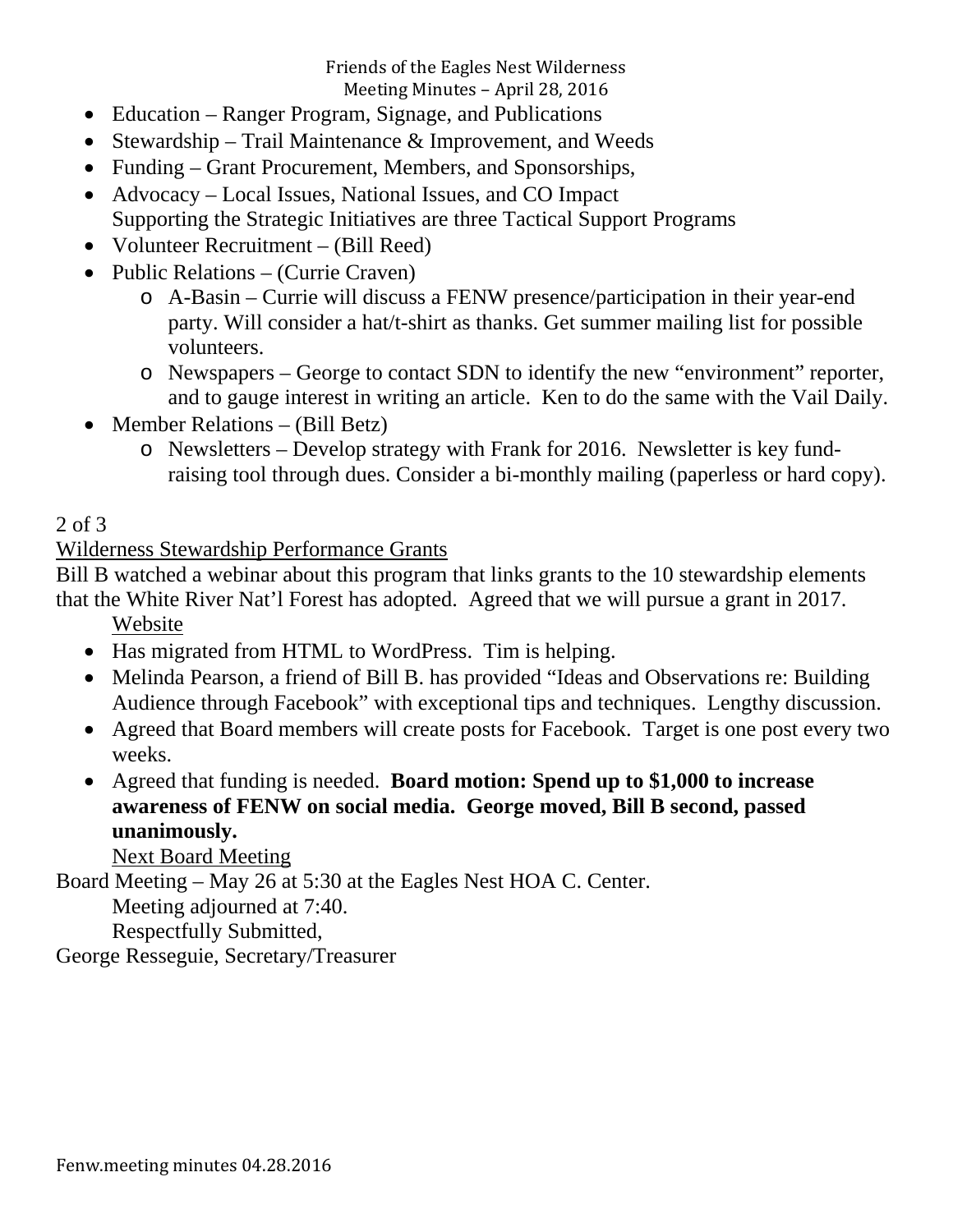## Attendees:

FENW: Currie Craven (CC), Bill Reed (BR), Ken Harper (KH), Bill Betz (BB), Cyndi Koop (CK), Frank Gutmann (FG), Mike Mayrer (MM) Others: Cindy Ebbert (CE; USFS), Steve Bonowski (Vail Pass Task Force (VPTF)) May Agenda and April minutes – approved unanimously Treasurer Report: no changes

 Steve Bonowski from VPTF described their work in the Vail Pass Winter Recreation Area (VPWRA) in the WRNF. He distributed to each of us a folder containing contact information, a nice map of the VPWRA, 2015-16 annual report, minutes of VPTF meeting, VPTF by-laws, and chronological history of VPTF. VPTF is a non-profit, non-member organization, hoping to start a website. Winter users on Vail Pass pay a \$6 fee (\$40/year; n=500 yearly subscribers). VPTF has a wish-list (new sno-cat) and is raising funds (\$50K grant application -> no joy;  $$36K$  from users,  $$10K$  from  $10<sup>th</sup>$  Mountain, Nova Guides, etc.) VPTF helps maintain 55 miles of groomed trails. FENW will help promote VPTF on its website.

 (extra-)Fat tire bikes in winter on summer bike trails? USFS has asked IMBA to make a draft plan.

 Trail projects (Bill Reed): Saturday is first project of the year. Meadow Creek/Lily Pad. There is plenty to do. (CE reported 10 squatter sites in NF.) BR is working with The Wilderness Society, which wants a weekday program for its staff (two worked on the Boulder Lake project in 2015). Outward Bound is looking for a project for its staff and students (CE suggested something near Rock Creek, where they resupply). A local high school ecology club is interested in participating. CC suggested we need a second Trail Master to lighten his (BR's) load. BR hopes that Guy Laboa will be interested (but he is away all this season). FDRD is turning people away. Opportunities for crew leader training seem to be a bit unclear.

 Volunteer Wilderness Rangers: CK reported the May 25 returning ranger meeting in Summit County went smoothly. New ranger training will be June 11 at the Eagles Nest HOA center. KH reported that the returning ranger meeting in Eagle County 5/25 went well. At the meeting Paula Peterson (USFS) reported on "Adopt a Trail" – VVMBA has raised \$50K and has hired 2 people to lead its contribution, involving both Wilderness and non-Wilderness trails. Vail Mtn. School already has adopted Booth Creek Trail. KH has hiked all four East Vail trails to snowline. About 30 trees have been removed.

 FG reported on the Memorial Kiosk. 4-5 members of the Oster family, and 2 Barker family members will attend the 'ribbon cutting' ceremony on July 18 at 6PM.

 FENW/FDRD social. MM reported no date is yet set. CE suggested using a Doodle calendar to find the best date.

 BB reported on the **website** (now WordPress; Tim Drescher has agreed to be cowebmaster, and will redesign it later), **newsletters** (May: Bikes in ENW (questions have arisen about IMBA's position); June: Birds in ENW, to be sent soon; July: Ute Pass celebration; August: SaveTheColorado; future topics: profile CE, native fish inventory; beavers), **facebook** (posts, events, boosts and other intricacies now all happening thanks to the skill and generosity of Melinda Pearson).

Fenw.meeting minutes 04.28.2016 These topics were deferred: Annual meeting, BLM-Blue Valley Ranch land exchange,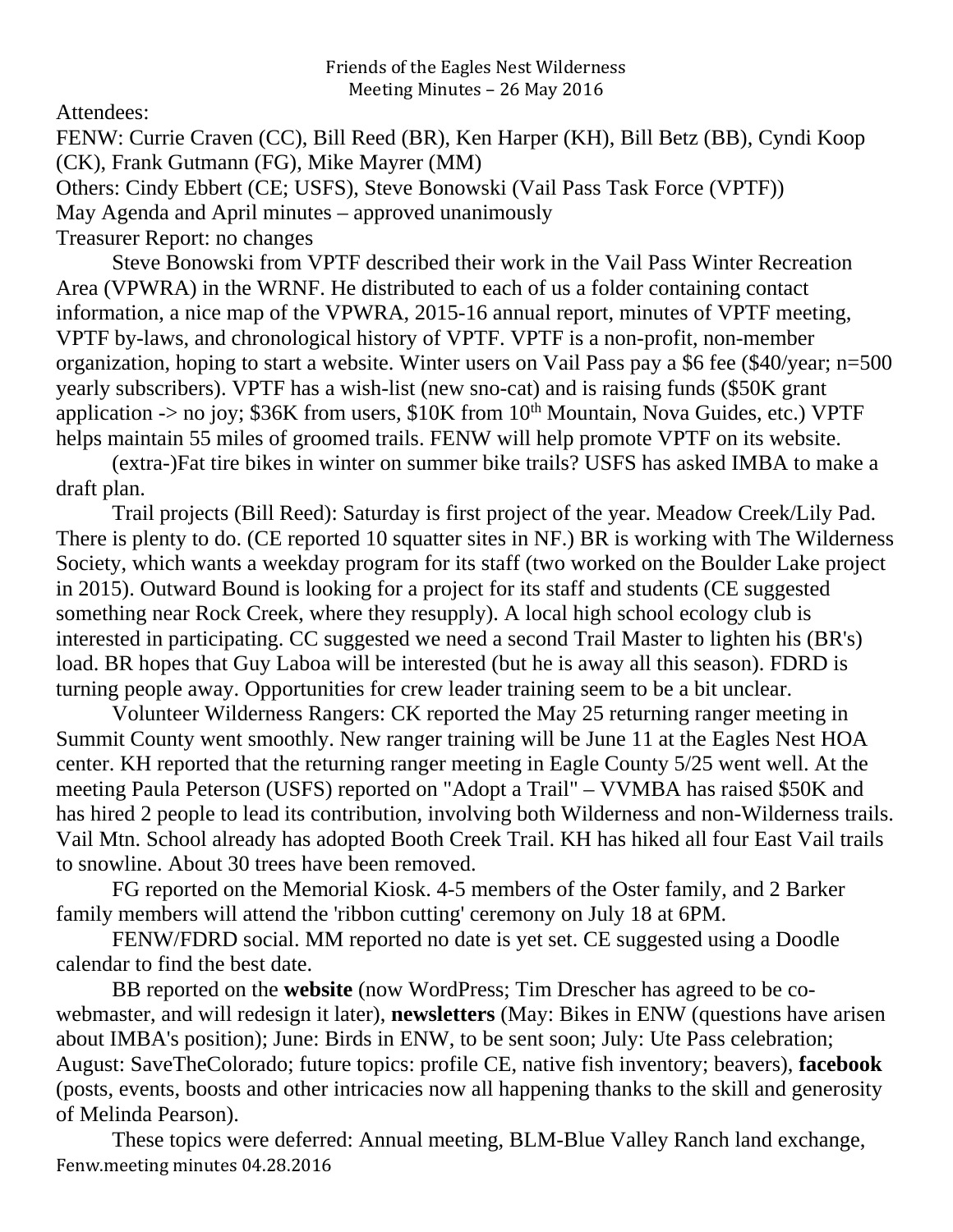## Friends of the Eagles Nest Wilderness Meeting Minutes - 26 May 2016

CO gives discussion.

 Tim Drescher was unanimously elected to the BOD. Meeting adjourned at 7:38PM Respectfully submitted, Bill Betz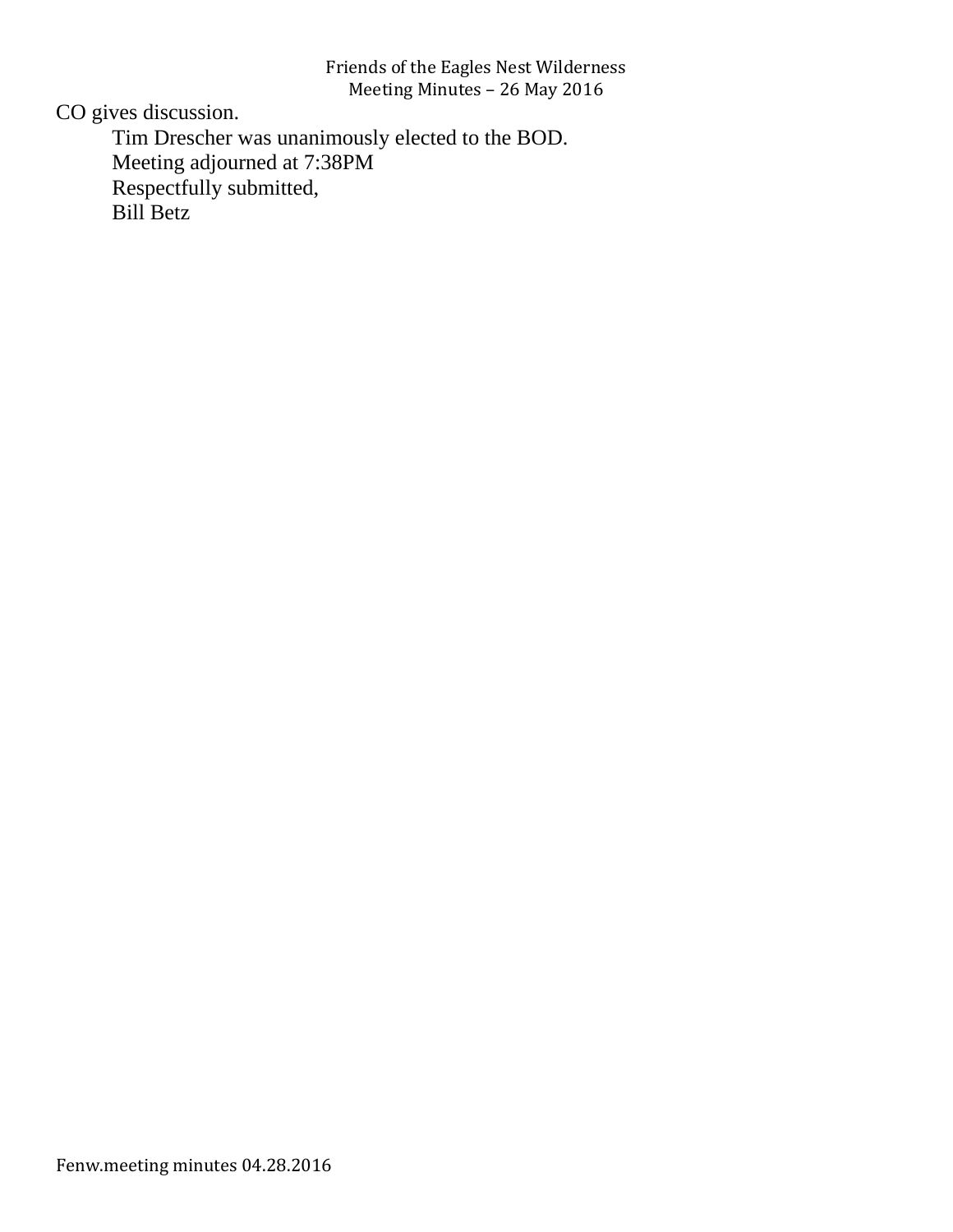Friends of the Eagles Nest Wilderness Planning Meeting 28 July 2016 Dillon Ranger District Office, Silverthorne 5:38 PM Roll call/Introductions:

 Attendees: Currie Craven (CC), Cyndi Koop (CK), Bill Reed (BR), Mike Mayrer (MM), Bill Betz (BB), Cindy Ebbert(CE), Ken Harper (KH); guests John Taylor, Don Langmuir

John Taylor (JT) and Don Langmuir (DL) introduced a presentation regarding the biking trails in the Salt Lick area. CE gave USFS background: NEPA is the bottleneck, but her supervisor just gave the OK necessary. Assessment will be done in 2017, and construction in 2018. Their proposal is that USFS pays for the 2017 study, and the town of Silverthorne pays for the work.

The main discussion centered on which organization (e.g., town of Silverthorne SPORT committee, FENW, Summit Fat Tire Society, FDRD) should take the leadership role, working in conjunction with the others. JT & DL suggest that FENW should lead; others (BR, CE, CC) suggested that Town of Silverthorne is better suited. CC pointed out that, if trails are improved for biking in the nearby forest, then Buffalo Mtn. Metro might want to contribute.

JT asked CE to write a memo outlining USFS position.

CE pointed out that no special use permit is needed. USFS would give 'ownership' of the project to the town.

CE report: many entities are coming the USFS with ideas and suggestions for projects. Some are very good. The USFS lacks volunteers. She suggested that towns need to assume a larger role. She explained part of Breckenridge's success by noting that the own a lot of land (mining claims) and have an open space tax, which helps fund a crew of six for their biking network.

CC & BR suggested that, down the road, FENW appoint a liaison to the committee.

6:30 PM – agenda approved. minutes approved.

Treasurer report: we have \$27K+ and need to stay above \$25K so that we are eligible to submit grant applications. FENW will reimburse Chairman Heart of the Ute Mountain Ute tribe \$500 for his travel expenses and pay an honorarium of \$200.

Kiosk: CC complimented Frank Gutmann in absentia for his work.

Trail hosting: 21 trail heads covered; >1300 hikers contacted., ~100 names and emails gathered.

CC read a report from CE, written last month; all items have since transpired

BR: zero campfire rings at Boulder Lake (which was cleared of more than a dozen last summer)

CE: almost all trails in ENW are clear! 90 trees were removed from the Gore Range Trail between N. Rock Creek and the trail to Willow Lakes). Six rangers did the trail work. CE will go on 7/29 for two weeks to the puncheon site near Lost Lake. Her enlarged‐from‐last‐year 4 person wilderness crew has made progress much easier; the two interns are especially competent and enthusiastic. Cataract bridge is slated for replacement in 2017. Slate Creek bridge is a few years out – probably sometime after 2018.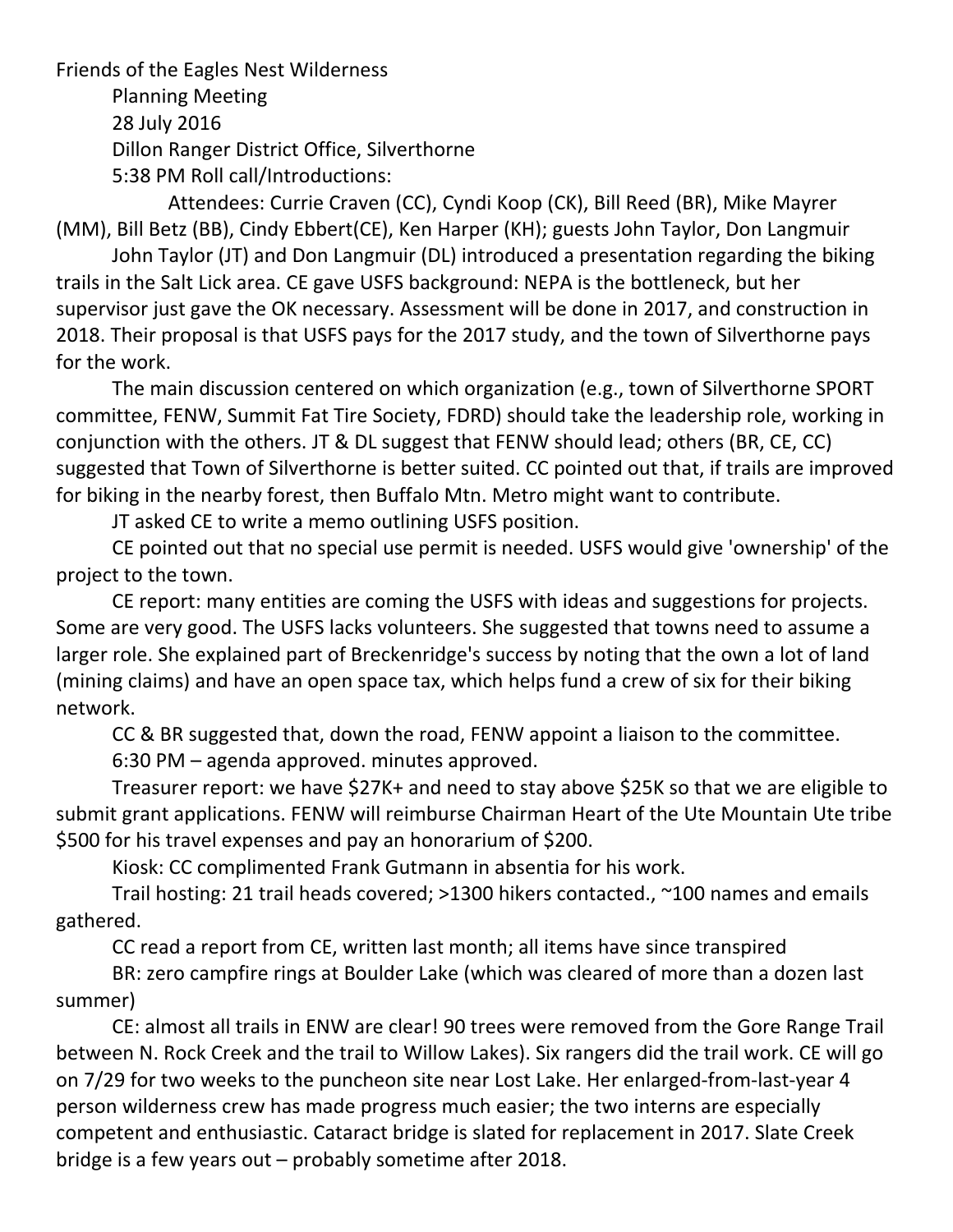The Ute Pass event was discussed. It was clear that the volunteer base is too small for such events. A brief discussion of whether to pursue further 'social' events did not lead to a consensus.

KH talked about recognizing individual volunteer rangers for particular accomplishments (e.g., most days on the trail, most miles, weirdest encounter) with small prizes. CE will help with this project.

Grants: the plan is to apply in 2017 to the Summit Foundation for part of the Salt Lick project.

FS rangers from Columbia will be here the week of October 17, and would like to meet with FENW. CC will help make arrangements.

Campfires in Wilderness: CE urges a discussion to be held. "We are moving towards it [a ban]," she said. The destruction of wood around lakes has left brutal scars.

Bikes in Wilderness: CC will try to get our name on the list of >100 organizations opposing the law introduced in Congress.

Meet-ups: These are people who sometimes charge, who arrange for people to hike or ski together in Wilderness. Sometimes, they ignore the 15 person limit, and sometimes they seem incompletely award of LNT principles. KH will ask a friend to monitor their calendar and assign volunteer rangers to meet at the trailhead, or, as CE pointed out, to get the necessary information to them in advance.

CC announced that FDRD has painted tools belonging jointly to FDRD and FENW the color pink, to distinguish them from additional tools used by others. GR noted that the tools are getting old, and will talk to Doozie at FDRD about a new grant application.

Colorado Gives: GR will register FENW for this, and provide guidance for additional participation in advance of the December 'Colorado Gives Day.'

7:56PM ‐ adjournment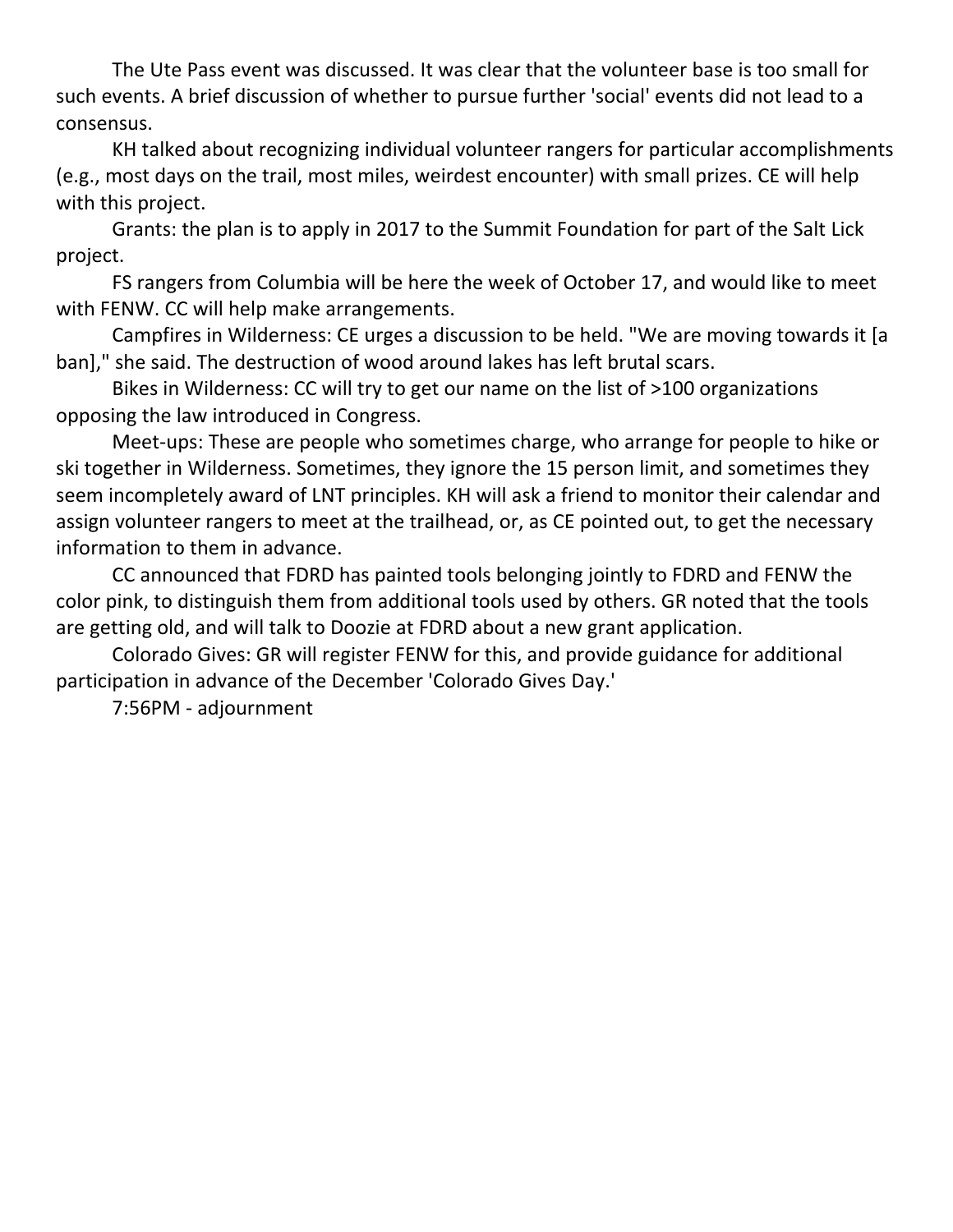Friends of the Eagles Nest Wilderness Meeting Minutes - Augusts 25, 2016

### **ATTENDEES:**

FENW: Currie Craven, Bill Betz, Tim Drescher, Frank Gutmann, Cyndi Koop, Mike Mayrer, and George Resseguie PROXY: Ken Harper to George Resseguie

**AGENDA AND MINUTES** – Agenda approved; minutes were prepared but never distributed to all Board members.

**TREASURER'S REPORT** – July 31, 2016 bank balance totaled \$27,248. August activity: deposits – dues  $(\$100 - 2$  members), donation  $(\$2,547 - A-Basin$  Employee Environmental Fund); expenses – checks written but not cashed \$1,685. Balance at August 25 totaled \$28,110. -- **Motion to approve (Frank), second (Mike), passed unanimously.** 

### **OLD BUSINESS**

- Salt Lick Trail Realignment Frank will follow-up with Cindy Ebbert regarding a USFS position paper that was requested by John Taylor at the July Board meeting. Currie agreed to function as the FENW liaison for the project(s) that may be initiated. The Town of Silverthorne Sport Committee is planning a work session on the realignment project.
- Logo Updating  $-$  The logo issue will be tabled in hopes of revisiting discussion at a later date.
- Colombia Rangers Visit Rangers tentatively will be in Summit County the week of Oct 17. Currie will follow-up.
- Appreciation Prizes for Annual Ranger Appreciation Event All support the idea. Cyndi, Mike, and Ken will coordinate the prizes.
- Eagle County Updates Adopt-a-Trail project going well. Tim reported that a proposed Avon plan to establish a network of biking trails in prime elk habitat and winter range was defeated, a rare "win" for conservation. A new District Ranger – Aaron Mayville – was appointed on the Eagle-Holy Cross Ranger District. He will be invited to the Volunteer Ranger year-end celebration.
- Annual Meeting Will be combined with the year-end Volunteer Ranger year-end celebration, tentatively planned for Sept 28. The Annual Meeting will focus on program successes (Rangers, trail maintenance projects, etc.) Each Board member is encouraged to bring a potential candidate for the Board to the event. Ken and Cyndi are planning the celebration and will provide further information..
- Update on Warren/Oster Kiosk Frank reported that the Kiosk landscaping is a mess and the District map on the Kiosk is different from the District map inside the Ranger District Office, rendering it useless. As a next step, Frank will contact Len Denham to discuss corrective actions.

### **WEBSITE & CYBER PRESENCE**

Next newsletter will be **distributed in early Sept**. E-mail list now over 500 addresses. All Board members are encouraged to get registered on Facebook.

**USFS** – no report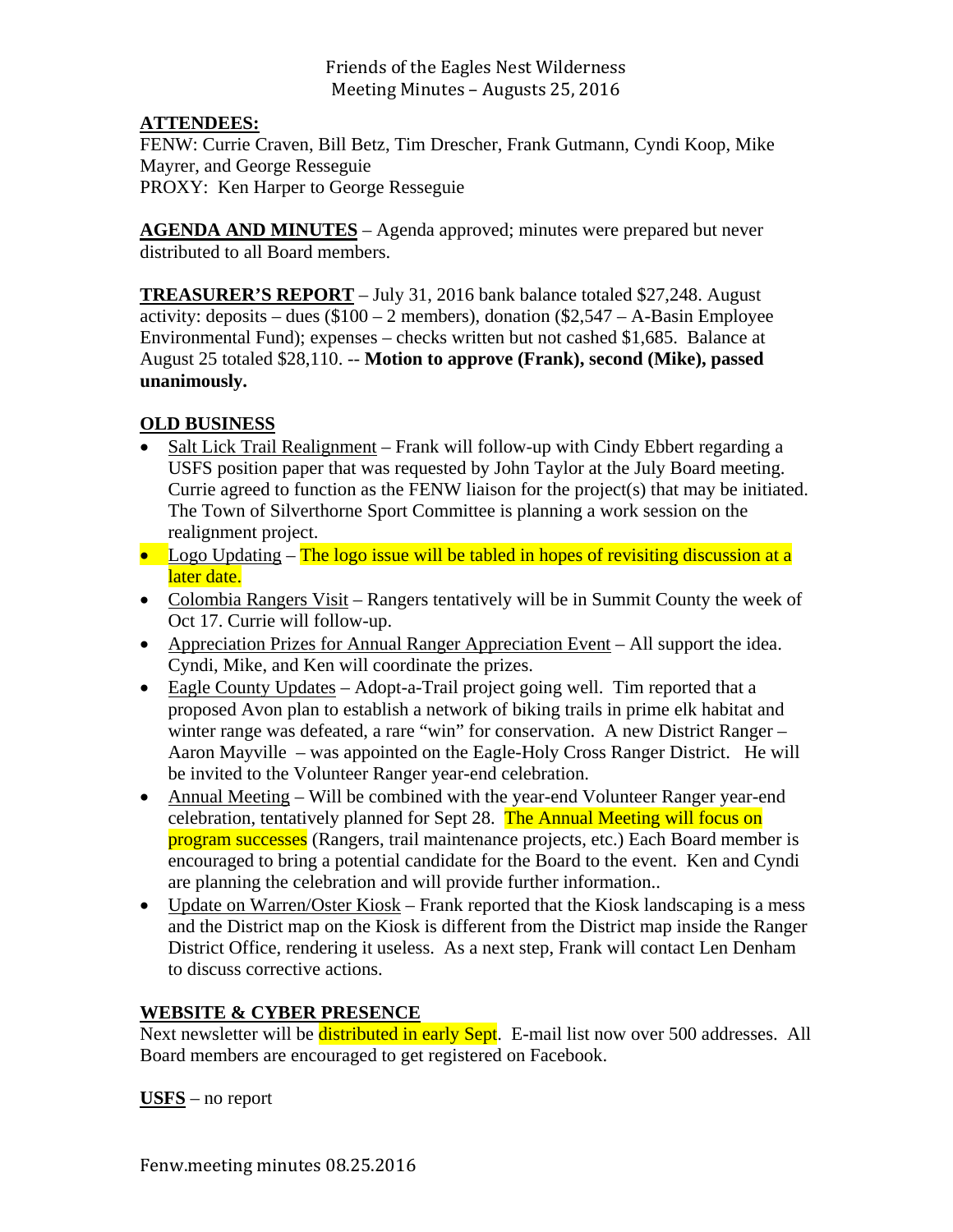### **NEW BUSINESS**

- Conservation Colorado Event The Sept 16 event (6-8pm at the Silverthorne Library) will feature Jim Furnish who is making a book tour. A 30-minute video is included. Tim will follow-up with event planners to determine what is required from FENW to help promote the event.
- Grants Will consider grant requests for tools and equipment to the Towns in the 2017 spring cycle; George to coordinate with FDRD (Doozie Martin). Will prepare a more significant grant request to The Summit Foundation in the fall; topic TBD.
- Ron Carlson Tribute Currie will discuss with Bill Reed.

## **ADVOCACY – NEED HELP WITH THIS**

**Fires in Wilderness – Paula Peterson (HCRD Recreation staff) thinks a ban on** campfires will not be on the USFS agenda any time soon. Cindy Ebbert, however, encourages us to proceed (carefully) with the issue. We will consult with Cindy on the best way forward.

NO ACTION ITEMS WERE IDENTIFIED FOR THE FOLLOWING ITEMS

- Bikes in Wilderness
- Meet Ups
- Further Fund-raising, CO Gives
- Bears Ears Utah
- Public Lands Transfers

### **NEXT BOARD MEETING**

Regular Board meeting in September will be combined with the Annual Meeting on Sept 28.

Respectfully Submitted, George Resseguie, Secretary/Treasurer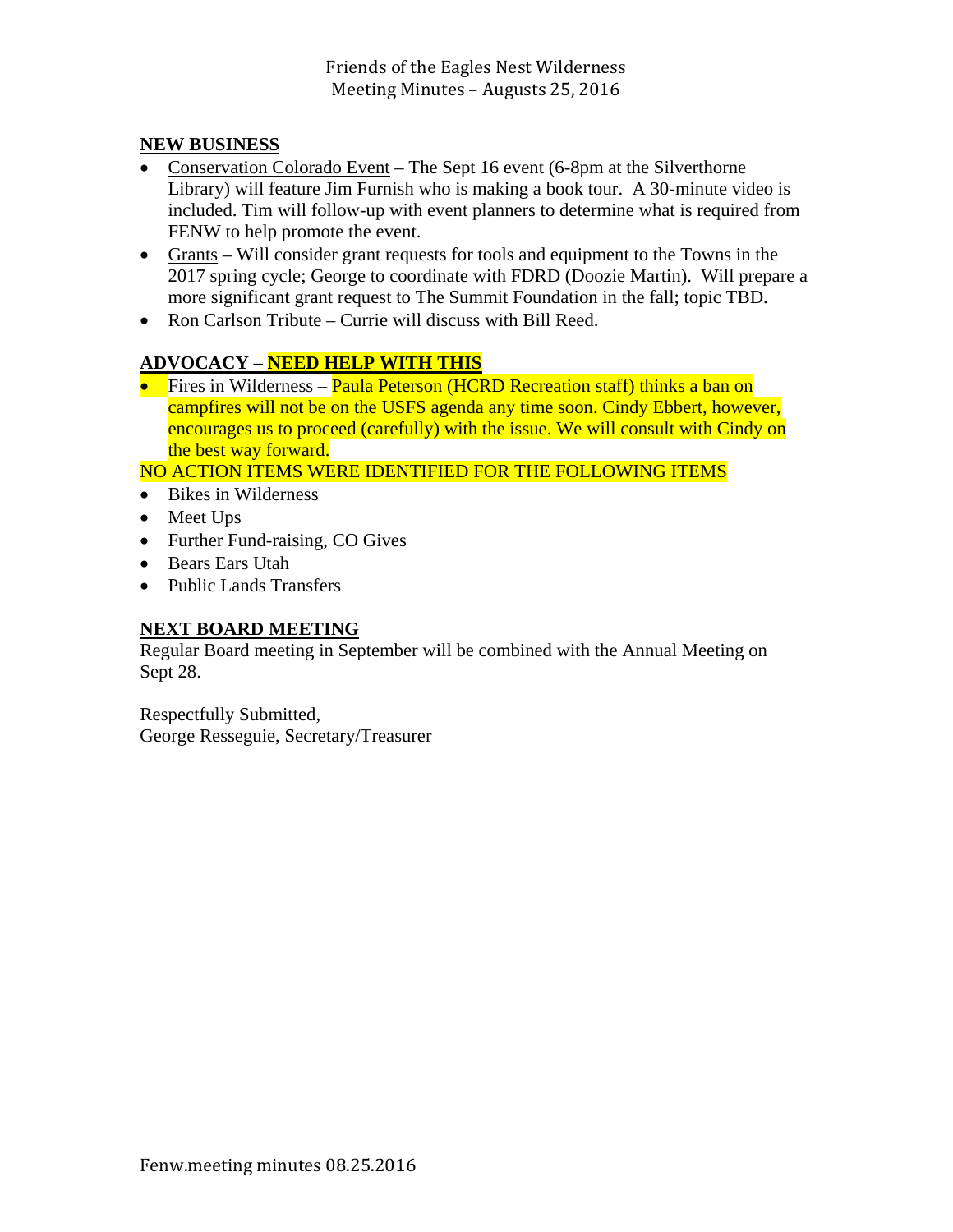### Friends of the Eagles Nest Wilderness Annual Meeting Minutes - Sept 28, 2016

### **ATTENDEES:**

FENW: Mike Mayrer, Bill Betz, Bill Reed, Frank Gutmann, Cyndi Koop, Ken Harper and George Resseguie PROXY: Tim Drescher to Bill Reed

Vice President Mike Mayrer called the Annual Meeting to order at 5:30. About 30 people attended the meeting. There was a quorum of Board members.

**TREASURER'S REPORT** – Balance on hand at Sept 28 totaled \$26,991, a decrease of \$2,532 from the beginning of the year. There was modest activity (deposits/expenses) for the year. Largest donation has been \$3,740 from A-Basin.

### **ACCOMPLISHMENTS FOR 2016 and PLANS FOR 2017**

Volunteers at 16 trailheads contacted 1,300 hikers in a July event.

A joint FENW/FDRD cook-out/social was a first step towards more coordination in the future.

Bill Betz organized a celebration of the  $150<sup>th</sup>$  anniversary of the first pictures of Ute Pass by a white man. The event was attended by the honorable (Manuel Heart) Chairman of the Ute Mountain Ute Tribe.

A Bird Talk and a subsequent hike on the Rock Creek Trail was held; Susan Bonfeld led both events.

The Warren/Oster memorial kiosk was completed and dedicated on July 18. Frank led the efforts to construct the project.

Wilderness Ranger Program a huge success – 1,100 volunteer hours, 1,700 miles hiked, and 11,000 people contacted. Also, 18 new Rangers were trained.

FENW participated in an "Adopt-A-Trail" program in Eagle County. The Deluge Trail was adopted this year, and plans are to adopt the Big Horn Trial in 2017. As a business item, it was agreed to buy individual nametags versus the generic "Bob" tags. Cyndi will take care of it.

Additional Crew Leaders are needed to address numerous trail maintenance projects; right now FENW has 2. There are minimal training requirements (one field day, OJT). Contact Bill Reed.

The Trail Maintenance Program included 2 overnight projects, one "day" project and a joint National Trial Days project in conjunction with FDRD. A third overnight project to the Eaglesmere Lakes region is planning in October.